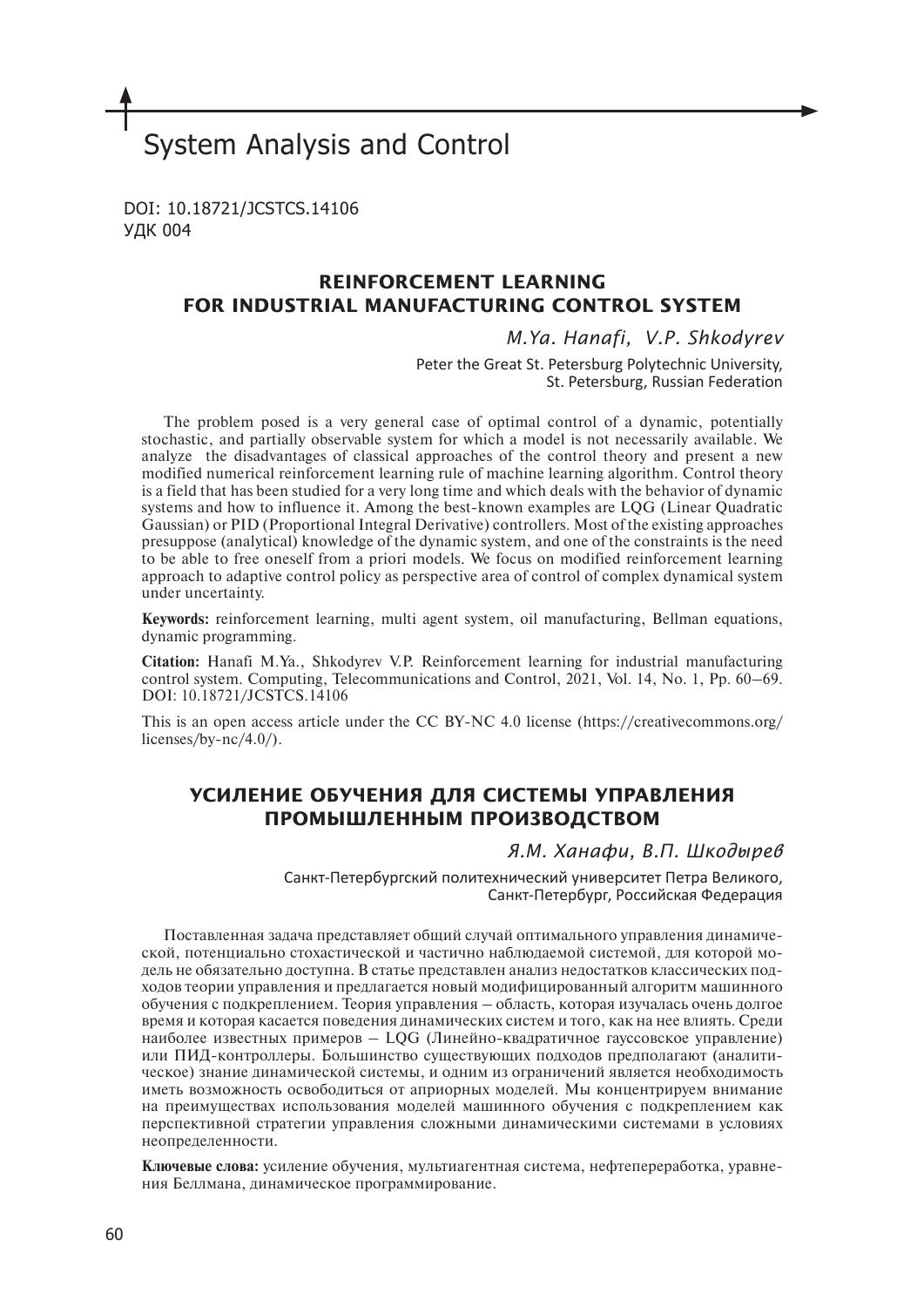**Ссылка при цитировании:** Hanafi M.Ya., Shkodyrev V.P. Reinforcement learning for industrial manufacturing control system // Computing, Telecommunications and Control. 2021. Vol. 14. No. 1. Pp. 60–69. DOI: 10.18721/JCSTCS.14106

Cтатья открытого доступа, распространяемая по лицензии CC BY-NC 4.0 (https://creativecommons.org/licenses/by-nc/4.0/).

#### **Introduction**

Reinforcement learning is the digital learning environment's solution to the problem of optimal control. In this paradigm, IT agents learn to control an environment by interacting with it [1, 2]. They regularly receive local information about the quality of the control carried out in the form of a digital reward (or reinforcement signal), and their objective is to maximize a cumulative function of these rewards over the long term, generally modelled by a so-called value "reward function". The choice of actions applied to the environment according to its configuration is called a policy, and the value function therefore quantifies the quality of that policy [3]. Generally speaking, the agent does not have a model (neither physical nor statistical for example) of its environment, nor of the reward function that defines the optimality of the control [4, 5]. However, a common assumption we make is that the environment is Markovian, i.e., the effect of the application of an action depends only on the current configuration of the environment, not on the path taken to reach it [6]. This standard is very general and makes it possible to focus on a large number of applications. However, its practical application can be difficult. First of all, when the description of the environment to be controlled is too large, an accurate representation of the value (or policy) function is not possible [7]. In this case, the problem of generalization arises (or function approximation): on the one hand, it is necessary to design algorithms whose algorithmic complexity is not too great, and on the other hand they should be capable of inferring the behavior to be followed for an unknown environment configuration when similar situations have already been experienced. Another problem lies in the fact that, in the most general case, the agent learns to control the environment while at the same time controlling it [8]. This often results in successive phases of quality assessment of a policy and its improvement. From a learning perspective, this induces non-stationarity (we evaluate the quality of a policy that is constantly modified), a problem rarely addressed in the literature as such. This interweaving of learning and control also causes a problem known as the dilemma between exploration and exploitation. For each action it chooses, the agent must decide between an action it considers optimal in relation to his imperfect knowledge of the world and another action, considered sub-optimal, aimed at improving this knowledge. To deal with this problem effectively, it should be possible to estimate confidence that the agents have in their estimates. If these different difficulties are known, the methods of the literature generally treat them separately. Thus, a thought-out method for dealing with the dilemma between exploration and exploitation will not necessarily adapt to the problem of generalization, and vice versa.

#### **Background**

There are several approaches to deal with the reinforcement learning paradigm. However, an important part of the literature is based on dynamic programming and it is with this view that we approach it.

**Dynamic programming.** Dynamic programming can be defined in a very general way as a set of algorithmic techniques whose principle is to determine the optimal solution of a problem from an optimal solution of a sub-problem. In our context, these are all the methods that allow the exact (or approximate) solution of the Bellman equation, without any learning component [9].

**Bellman equations.** The objective of dynamic programming is to discover one of the policies whose value function is maximal for the set of states [10]. Noting  $(S \to \mathbb{R}) \subset \mathbb{R}^{|S|}$  where  $|S|$  is the cardinal of the state space, or in other words that the value function can be seen as a vector with as many components as there are states, it is possible to equip the value functions with a partial order relation [11]: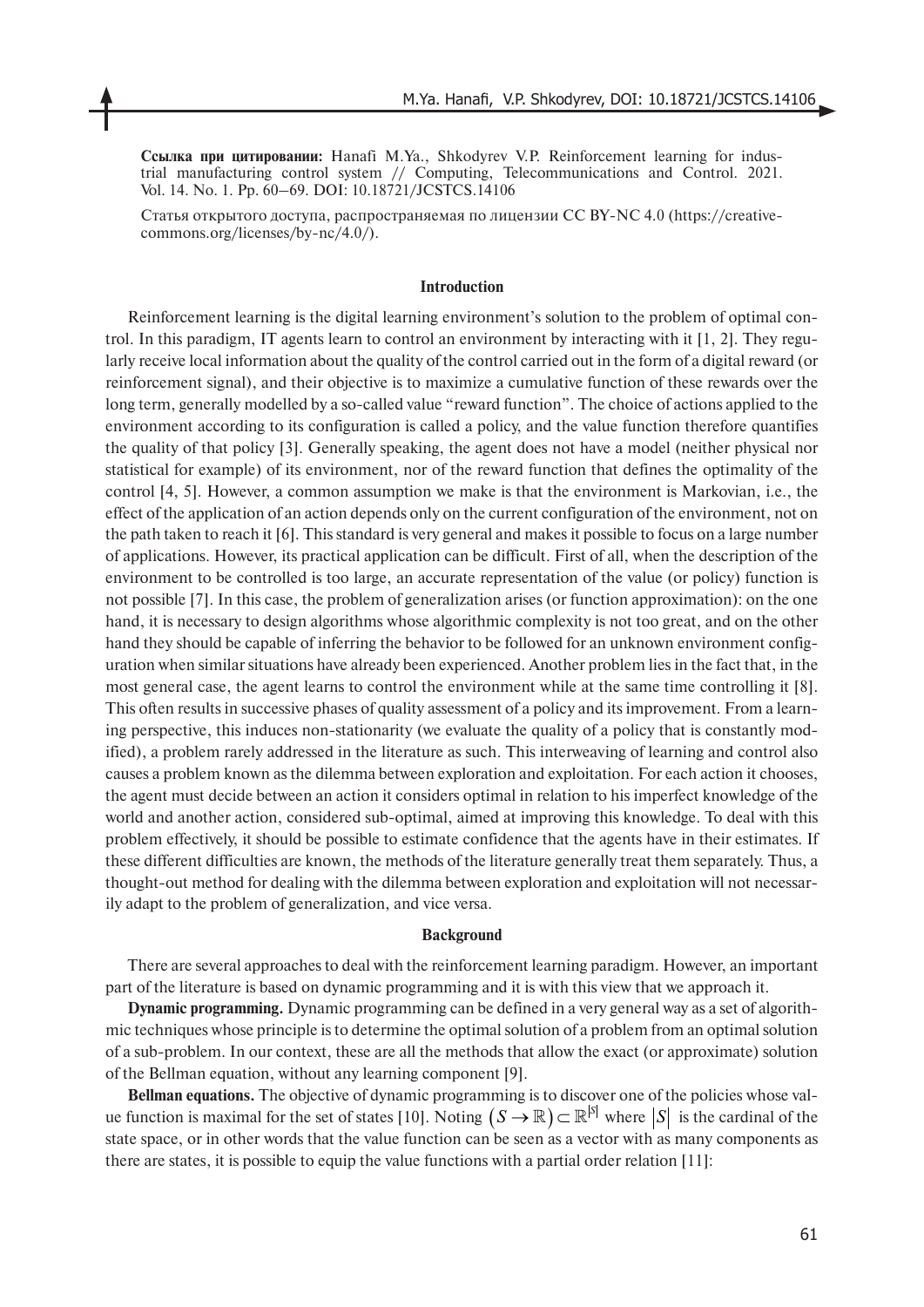$$
V_1 \le V_2 \Leftrightarrow \forall s \in S, V(s) \le V_2(s). \tag{1}
$$

A partial order can be defined based on the policies, via the associated value functions:

$$
\pi_1 \leq \pi_2 \Leftrightarrow V^{\pi_1} \leq V^{\pi_2}.
$$
 (2)

The objective is therefore to determine the optimal policy  $\pi^*$  defined by:

$$
\pi^* = \arg\max_{\pi} V^{\pi}.
$$
 (3)

However, it is possible to define the value function recursively:

$$
V^{\pi}(s) = E\left[\sum_{i=0}^{\infty} \gamma^{i} R(S_{i}, \pi(S_{i}), S_{i+1}) | S_{0} = s, \pi\right];
$$
  
\n
$$
= E_{s'|s, \pi(s)}\left[R(s, \pi(s), s') + \gamma V^{\pi}(s')\right];
$$
  
\n
$$
= \sum_{s' \in S} p(s'|s, \pi(s)) \left(R(s, \pi(s), s') + \gamma V^{\pi}(s')\right).
$$
\n(4)

The value of a state is therefore the average (according to the transition probabilities) of the sum of the reward obtained following the application of the action specified by the policy we wish to evaluate and the value of the state towards which the system transits, weighted by the discount factor [12]. This equation, called the Bellman evaluation equation, defines a linear system of  $|S|$  equations with  $|S|$  unknowns to determine the value function of a given policy and thus quantify its quality [13].

Another equation, this one being non-linear, allows us to directly determine the function of optimal value  $V^* = V^*$ . Given the state *s*, assume the optimal value function known in the states *s'* to which the system can transit. The optimal value function in state *s'* maximizes (weighted by the transition probabilities) the immediate reward plus the optimal value in state *s'* to which the system transits, weighted by the discount factor. This is the Bellman optimality equation [11, 13]:

$$
V^*(s) = \max_{a \in A} \sum_{s' \in S} p(s'|s, a) \Big( R(s, a, s') + \gamma V^*(s') \Big). \tag{5}
$$

This defines a non-linear system with  $|S|$  equations and  $|S|$  unknowns. If the optimal value function is known, it is easy to deduce the optimal policy, which is greedy with respect to the latter, i.e., it verifies:

$$
\pi^*(s) = \underset{a \in A}{\arg \max} \sum_{s' \in S} p(s'|s, a) \Big( R(s, a, s') + \gamma V^*(s') \Big). \tag{6}
$$

We summarize these important equations for the following, defining in passing the corresponding operators  $T^*$  and  $T^*$ .

Bellman's evaluation equation is used to determine the value function of a given policy  $\pi$ :

$$
\forall s \in S, V^{\pi}(s) = \sum_{s' \in S} p(s'|s, a) \Big( R(s, a, s') + \gamma V^*(s') \Big) \Leftrightarrow V^{\pi} = T^{\pi} V^{\pi}.
$$
 (7)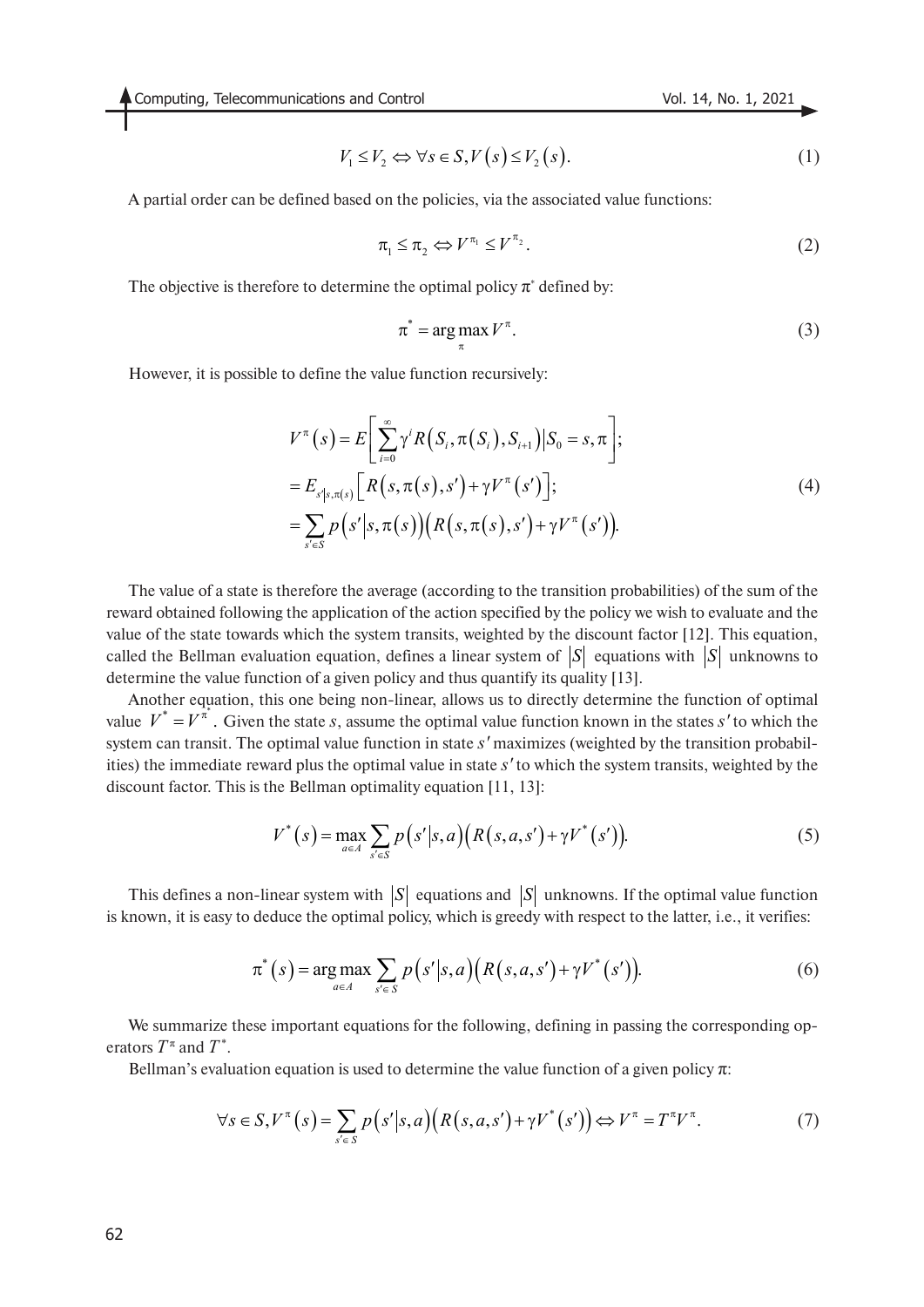The Bellman optimality equation is used to determine the optimal value function *V* \*:

$$
\forall s \in S, V^*(s) = \max_{a \in A} \sum_{s' \in S} p(s'|s,a) \Big( R(s,a,s') + \gamma V^*(s') \Big) \Leftrightarrow V^* = T^*V^*.
$$
 (8)

Moreover, the Bellman operators  $T^{\pi}$  and  $T^*$  are infinite norm contractions.

#### **Method Notation**

We focus on two methods whose ideas are used extensively in reinforcement learning, namely the policy iteration and value iteration algorithms.

**Policy Iteration.** The first approach we present is policy iteration. The algorithm (see Listing 1) is initialized with any policy. Its principle is to evaluate the value function of the current policy (which we call policy evaluation), and then improve this policy by considering the greedy policy with respect to the previously calculated value function. In other words, in a given state, the action chosen is the one that leads (on average) to the greatest accumulation of rewards. It is important to note that this is not necessarily the action chosen by the policy, unless the policy is optimal  $[10-12, 14]$ . More formally, if at iteration *i* the policy  $\pi$ <sub>*i*</sub> is evaluated, the improved policy  $\pi$ <sub>*i*+1</sub> is defined by:

$$
\forall s \in S, \pi_{i+1}(s) = \underset{a \in A}{\arg \max} \sum_{s' \in S} p(s'|s,a) \Big( R(s,a,s') + \gamma V^{\pi_i}(s') \Big). \tag{9}
$$

With this improvement scheme, it can be shown that there is policy improvement, i.e.  $\pi_{i+1} \geq \pi_i$ . If one has equality, then Bellman's optimality equation is verified, and the algorithm has converged. Moreover, since the number of policies is finite, this algorithm converges in a finite number of iterations (this number of iterations being empirically much smaller than the cardinal of the policy space). It should be noted that the evaluation of the policy is equivalent to solving a linear system, the complexity of this evaluation is therefore in  $O\big(|S|^3\big).$  The existence of a solution to this system is guaranteed by the Banach fixed point theorem  $(V_i)$  is the fixed point of the contraction  $T^{\pi_i}$ ). The computation of the associated greedy policy is in  $O(|S|^2|A|)$ . The complexity of this algorithm is therefore in  $O(|S|^2|A|+|S|^2)$  per iteration. The ideas of this algorithm, i.e., evaluation of a policy followed by improvement, are widely used in the ideas of this algorithm, i.e., policy evaluation followed by improvement, are widely used in reinforcement learning algorithms [14, 15].  $T^{\pi_i}$  $O(|S|^2|A|)$ . The complexity of this algorithm is therefore in  $O(|S|^2|A|+|S|^3)$ 

**Value Iteration.** The second approach we present, based on Bellman's optimality equation, aims at directly determining the optimal value function  $V^*$ . Since the Bellman operator  $T^*$  is a contraction and  $V^*$  is its unique fixed point, the *Algorithm 02* has a finite number of iterations, which is why a stopping criterion

Listing 1. Algorithm 1: Policy Iteration

**Algorithm 1: Policy Iteration** Initialization Policy  $\pi_i$  $i=0$ **While**  $\pi_{i+1} := \pi_i$  do Evaluation of the policy; Solve  $V_i = T^{\pi i} V_i$ Improvement of the policy For ALL  $s \in S$  $\pi_{i+1}(s) = \arg\max_{a \in A} \sum_{s' \in S} p(s'|s,a) (R(s,a,s') + \gamma V^{\pi_i}(s'))$  $i++$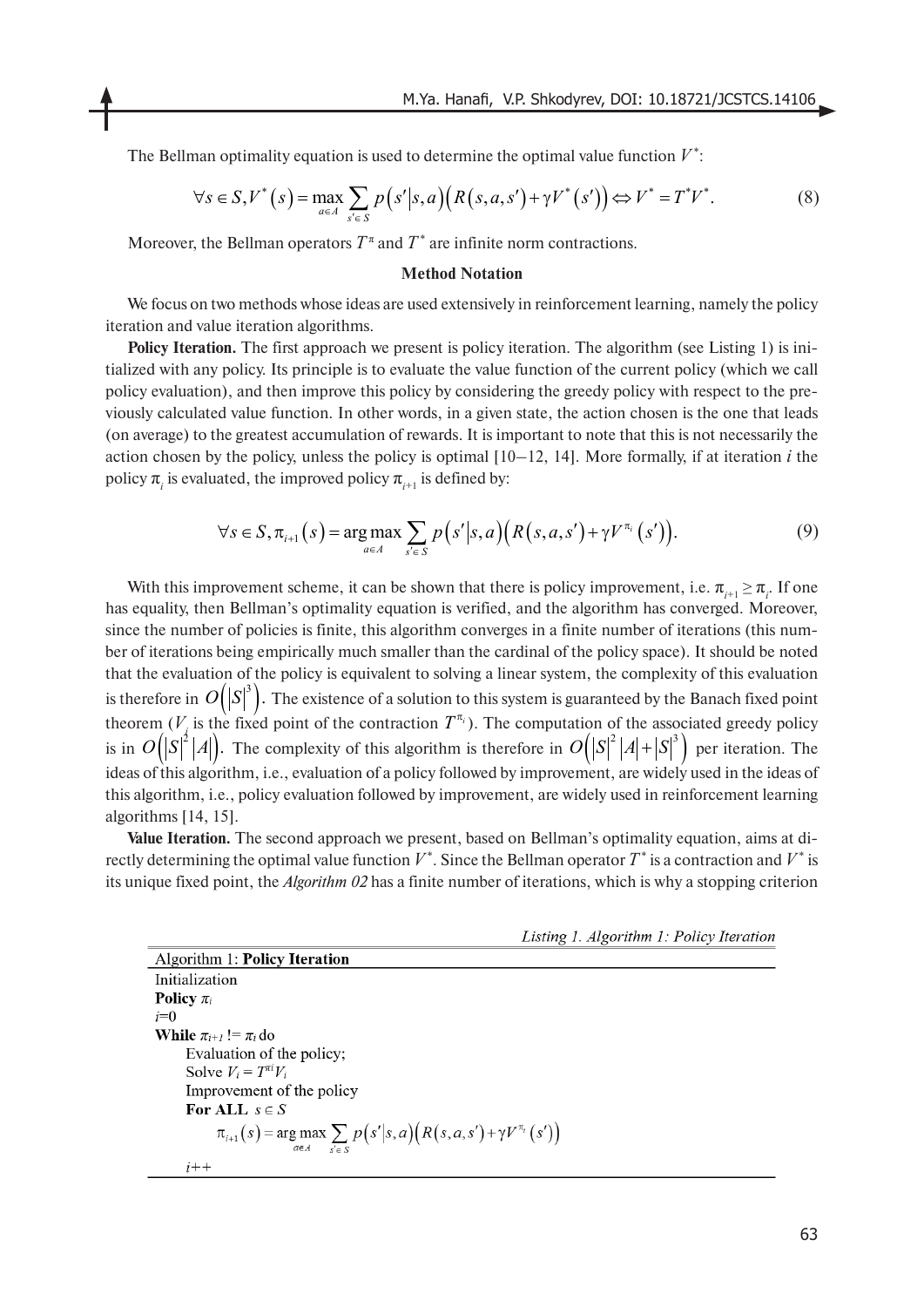Listing 2. Algorithm 2: Value Iteration

| Algorithm 2: Value Iteration                                  |
|---------------------------------------------------------------|
| Initialization                                                |
| Value function $V_0$                                          |
| $i=0$                                                         |
| <b>While</b> $  V_{i+1} - V_i  _{\infty} \geq \varepsilon$ do |
| Iterating the value;                                          |
| $V_{i+1} = T^* V_i$                                           |
| $i++$                                                         |

is introduced. This allows the error to be limited. Indeed, it can be shown that if the stopping criterion is verified at iteration *i*, then  $||V_i - V^*|| \le \frac{2\gamma}{1-\gamma} \epsilon$ . However, this bound does not guarantee the quality of the associated greedy policy (see Listing 2).  $-\gamma$ 

#### **Case studies and experimental results**

Our case studies are based on real oil manufacturing production data. Oil manufacturing production is a complex process that has a hierarchy structure and many complex sub-systems.

Every manufacturing is based on a sequence of processes, each of those processes has its inputs and outputs. Depending on its structure, each process can have one or more outputs, which in turn become the inputs of the next process or the final products. Each process can be controlled by a set of factors, that can interfere with the outputs. Each of those processes can be composed by a sub-process so at the end of the structure of the factories we will have a hierarchy structure the base of this structure is the key to optimal control of the manufacturing system. We describe objective control of a complex technical system as a network of interest in a manufacturing subsystem. Every manufacture aims for high profit from its prod-



Fig. 1. Technological process of oil manufacturing



Fig. 2. Technological process of a desalination unit in oil manufacturing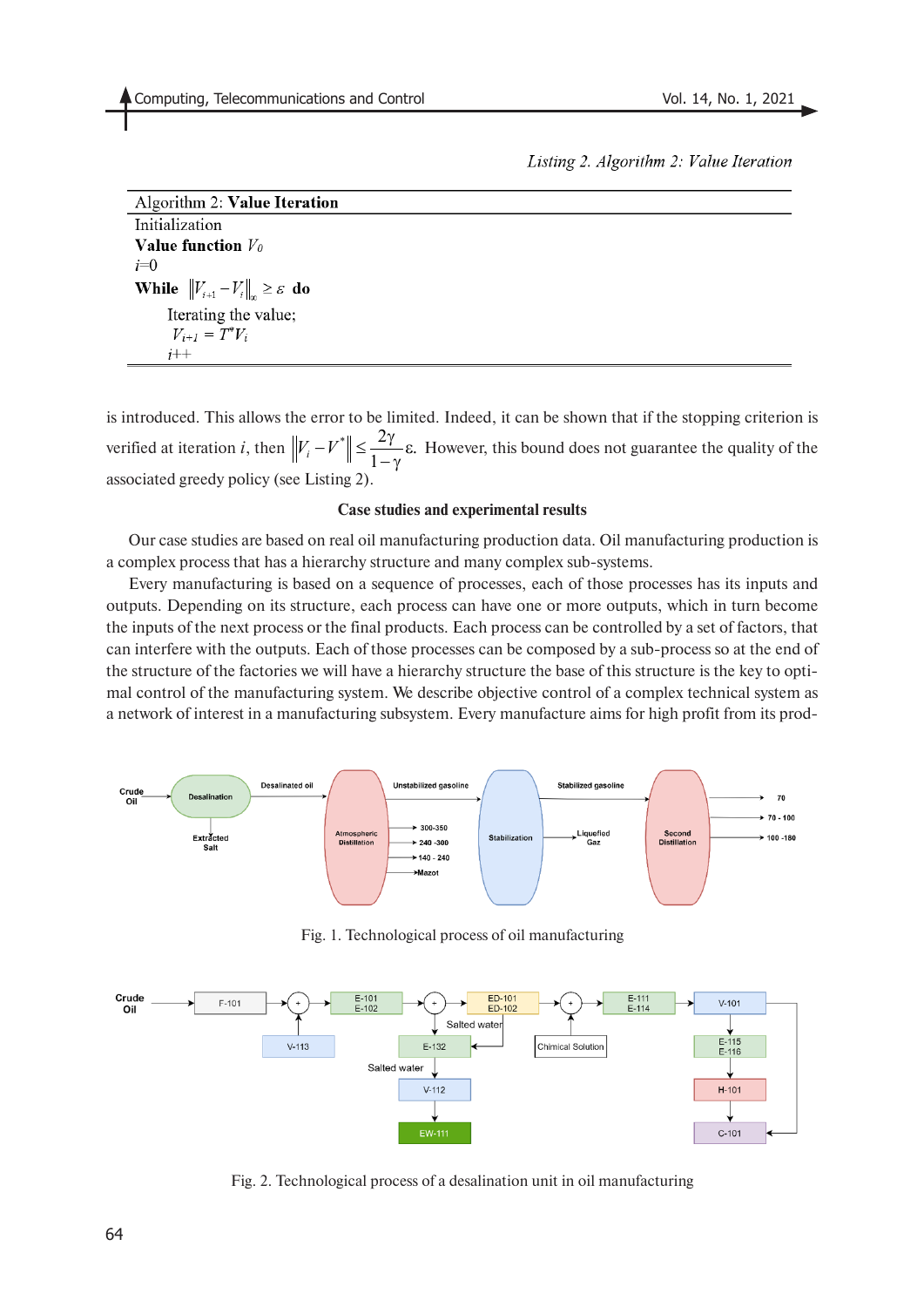ucts, and the oil manufacturing is not different. It is critical for oil manufacturing to have good quality of their production and that will be the top objective of the manufacturing alongside with the quantity of the production which is the second objective of the manufacturing to highly benefits from the production. The quality and the productivity are mostly the top objective on every manufacturing alongside other objective depends on the type of the manufacturing. So generally, there are always two or more objectives which makes us categorize this problem as a multi objective problem [16, 17].

**Multi Objective Optimization:** is an area of multiple criteria decisions making, that is concerned with mathematical optimization problems involving more than one objective function to be optimized simultaneously.

$$
\begin{cases}\n\frac{\max}{\min} f_m(x) & m = 1, 2, ..., M; \\
g_i(x) \ge 0 & j = 1, 2, ..., J; \\
h_k(x) \ge 0 & k = 1, 2, ..., K; \\
x_i^{(L)} \le x_i \le x_i^{(U)} & i = 1, 2, ..., n.\n\end{cases}
$$
\n(10)

The vector *x* is a vector of *n* decision variables  $x = (x_1, x_2, ..., x_n)^T$  .  $x_i^{(L)}$  and  $x_i^{(U)}$  is the lower and upper bounds of variable  $x_i$ , respectively. These variables define decision space or research space D. Generally, an element of the research space is called a possible or potential solution. The terms  $g(x)$  and  $h(x)$  are the constrained functions. Inequality constraints are treated as "superior or equal" type constraints since "inferior or equal" type constraints can be treated as duality. A solution x that does not satisfy all  $(J + K)$ constraints is said to be an unfeasible solution. The set of feasible solutions constitutes a feasible region. The vector  $f(x) = (f_1(x), f_2(x), ..., f_M(x))^T$  is the objective vector. Each of the *M* objective functions is either maximizing or minimizing which depends on the problem addressed. Using the principle of duality, a problem of maximization can be reduced to a problem of minimization by multiplying the objective function by  $-1$  [18, 19].

**Multi agent parallelization system.** The oil manufacturing environment has a distributed and complex hierarchy. For that, we need to use a multi agent parallelization system as it deals with a large control process that controls multiple components.

As the Approximate Policy iterates with Value and Policy Networks, the standards scheme for approximation space value E involves using a cost function approximation  $\tilde{J}$  of  $J$  (the optimal cost function). At a given state *x* that will minimize (or maximize) the approximation *E*, which forms as an expected value involved in the cost of the first stage  $g(x, u, w)$  and the future costs which sufficiently reduced, in that we can note this as the approximate  $\tilde{Q}$  factor corresponding to a pair  $(x, u)$ , that minimizing the  $Q$  factors overall and that gives you a control that it used in state *X* [20].

At 
$$
x: \min_{u \in U(x)} E\{g(x, u, w) + \alpha \tilde{J}(f(x, u, w))\}
$$
, (11)

where *E* is the approximation,  $g(x, u, w)$  is the first stage,  $\alpha \tilde{J}(f(x, u, w))$  is the optimal cost approximation (future stage).

One of the issues emerging is how to approximate the policies. The solution of that is to introduce a family of policies  $\mu(x, r)$ , a parametric family that depends on a parameter  $r$  [21].

Figures 3 and 4 show that each sub-system is a system environment having its own agent that controls it depending on the state of the environment itself. By applying the reinforcement learning to our system, we can describe its characteristics as:

• *Environment*: the process itself is the environment of the agent, which has every value that the agents need to take actions.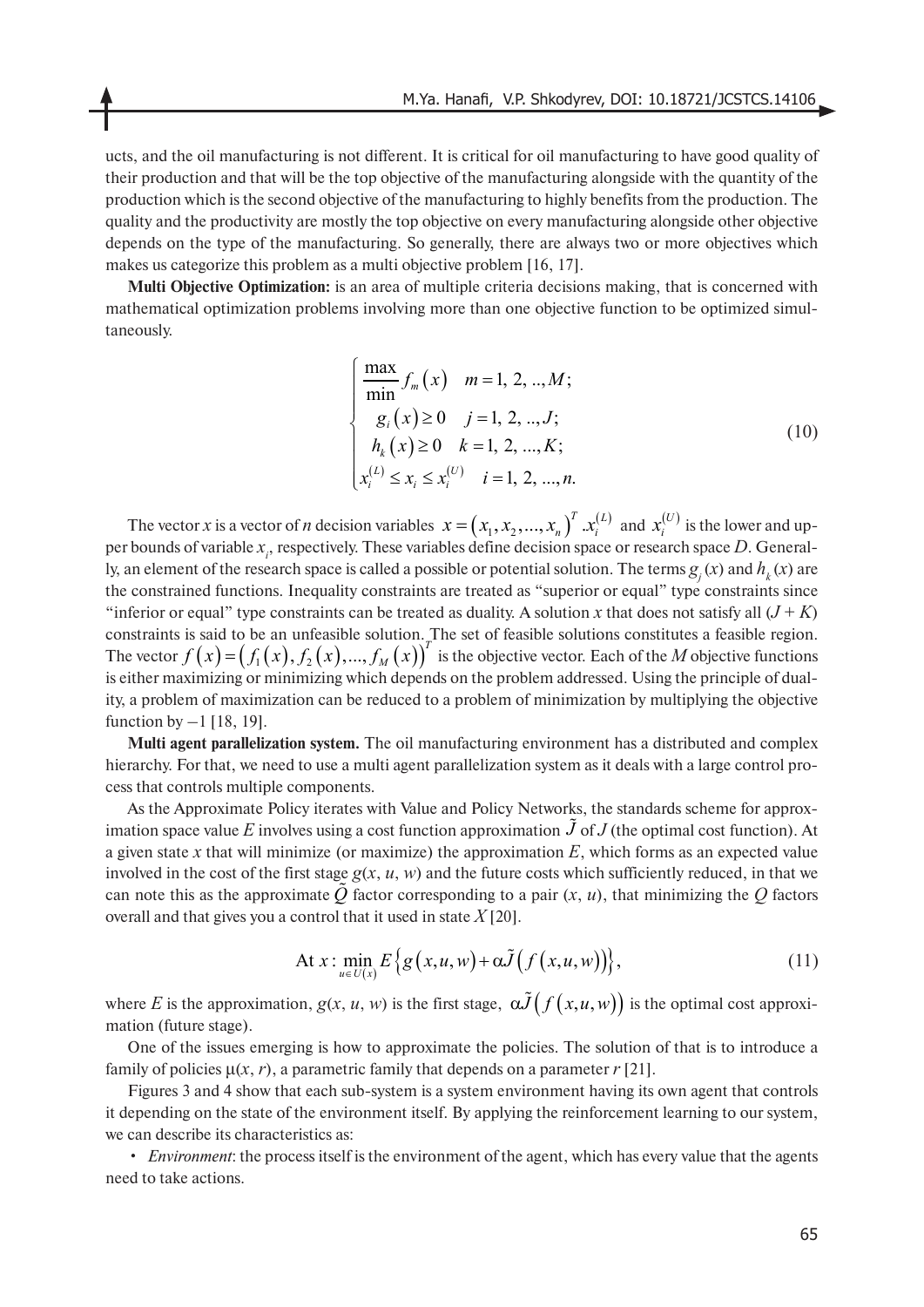

Fig. 3 Optimization and training over parametric family of policies



Fig. 4. Reinforcement Learning Loop

• *State*: is it the actual situation for the agent, which it retains if the result is satisfactory and there are no problems, or there are no changes in the environment or task from other agents.

• *Reward*: the agent's reward depends on the output goals, in the start of the learning the reward can be a failure, but over time, it learns the best configuration that can be used.

• *Discount Factor*: as the process advances, the agents put new goals to follow (increasing the productivity and the quality).

• *Policy*: our agents use dynamic policy to achieve the optimal goals, after a certain time of learning the agents stick to a certain policy that gives the best results.

• *Value*: as those processes have limitation, an agent calculates a future value (best value to obtain) and tries to achieve it; if it achieves it over time, the agent determines a new value for future achievement.

• *Q-Value*: the agents take extra action in case of unknown configuration, in case a configuration exceeds a limit, or a hazard is detected.

• *Action*: depending on all the above parameters, the agents act by changing the control values of the process.

Figure 5 presents the sequence of an agent process control by updating its own value and policy leading to optimal control.

As the agent has an objective to maximize quality and productivity, Fig.  $5(1-6)$  shows that each time it developed a new policy and determined a new value to reach the objective depending on the environment.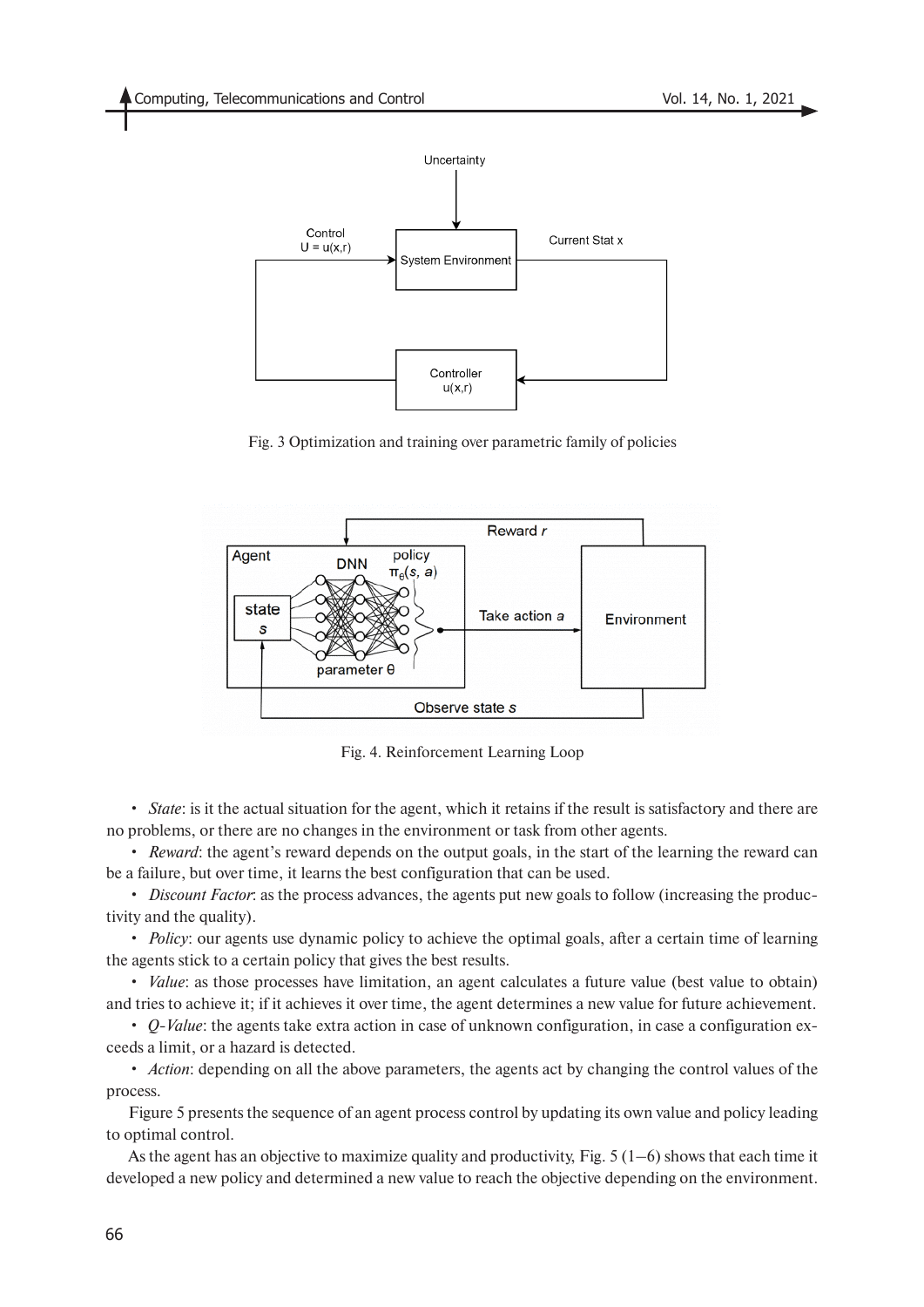

Fig. 5. Agent's policy and value updating results

The red line represents the agent's optimal value that it reaches (Pareto values), and the green line is the new value that the agent is trying to reach (The Pareto Front).

#### **Conclusion**

The field of reinforcement learning has exploded in recent years. Ever since the impressive breakthrough on the ImageNet classification challenge in 2012, the successes of supervised deep learning have continued to pile up and people from many different backgrounds have started using deep neural networks to solve a wide range of new tasks including the ways of learning intelligent behavior in complex dynamic environments. In this article, we took the advantage of the reinforcement learning, which consists in the fact that the agent can adapt to its environment by updating the policy it is using and the value it determines to reach an optimal control. The results obtained in this article not only show an optimal configuration, but can also prevent an error leading to enormous risks and losses as the agent can understand the limitation of the environment, take an extra action depending on an unknown configuration, and prevent the human errors in the manufacturing.

## **REFERENCES**

1. **Singh S., Lewis R., Barto A., Sorg J.** Intrinsically motivated reinforcement learning: An evolutionary perspective. *Autonomous Mental Development, IEEE Transactions on*, 2010, Vol. 2, Pp. 70–82. DOI: 10.1109/ TAMD.2010.2051031

2. **Sundas A., Bhatia A., Saggi M., Ashta J.** *Reinforcement Learning*, 2020, P. 281.

3. **Matignon L., Laurent G.J., Le Fort-Piat N.** Reward function and initial values: Better choices for accelerated goal-directed reinforcement learning. *Artificial Neural Networks – ICANN 2006*, Berlin, Heidelberg, 2006, Pp. 840–849. DOI: 10.1007/11840817\_87

4. **Macal C.M., North M.J.** Tutorial on agent-based modelling and simulation. *Journal Simulation*, 2010, Vol. 4, No. 3, Pp. 151–162. DOI: 10.1057/jos.2010.3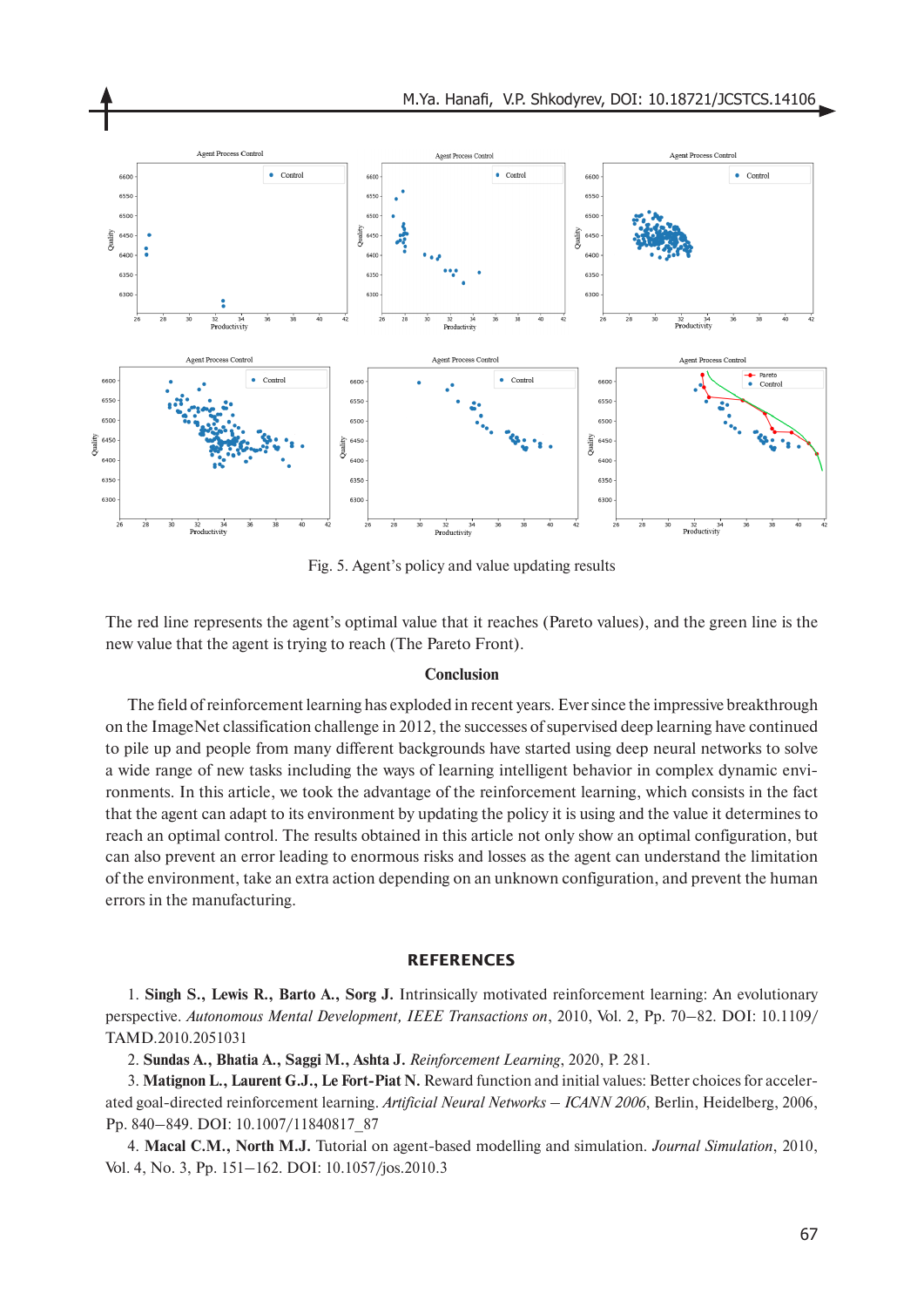5. **van Gog T., Rummel N.** Example-based learning: Integrating cognitive and social-cognitive research perspectives. *Educ Psychol Rev.*, 2010, Vol. 22, No. 2, Pp. 155–174. DOI: 10.1007/s10648-010-9134-7

6. **Hadoux E.** *Markovian sequential decision-making in non-stationary environments: application to argumentative debates*, Nov. 2015, P. 117.

7. **Arulkumaran K., Deisenroth M.P., BrundageM., Bharath A.A.** A brief survey of deep reinforcement learning. *IEEE Signal Process. Mag.*, 2017, Vol. 34, No. 6, Pp. 26–38. DOI: 10.1109/MSP.2017.2743240

8. **Lillicrap T.P., et al.** Continuous control with deep reinforcement learning. arXiv:1509.02971 [cs. LG], Sept. 2015. Available: *http://arxiv.org/abs/1509.02971* (Accessed: 27.03.2021).

9. **Helman P.** The principle of optimality in the design of efficient algorithms. *Journal of Mathematical Analysis and Applications*, 1986, Vol. 119, No. 1–2, Pp. 97–127. DOI: 10.1016/0022-247X(86)90147-2

10. **Puterman M.L., Patrick J.** Dynamic programming. *Encyclopedia of Machine Learning*. Boston, MA: Springer US, 2010, Pp. 298–308.

11. **Feng Y., Li L., Liu Q.** A Kernel Loss for Solving the Bellman Equation. arXiv:1905.10506v3 [cs. LG], 8 Jan. 2020. Available: *http://arxiv.org/abs/1905.10506* (Accessed: 27.03.2021).

12. **Geist M., Pietquin O.** Kalman temporal differences. *Journal of Artificial Intelligence Research (JAIR)*, 2010, Vol. 39, Pp. 483–532. DOI: 10.1613/jair.3077

13. **Aguilar C.O., Krener A.J.** Numerical solutions to the Bellman equation of optimal control. *J. Optim Theory Appl*, 2014, Vol. 160, No. 2, Pp. 527–552. DOI: 10.1007/s10957-013-0403-8

14. **Otterlo M., Wiering M.** Reinforcement learning and Markov decision processes. *Reinforcement Learning: State of the Art*, 2012, Pp. 3–42. DOI: 10.1007/978-3-642-27645-3\_1

15. **Beitelspacher J., Fager J., Henriques G., Mcgovern A.** *Policy Gradient vs. Value Function Approximation: A Reinforcement Learning Shootout*, March 2006.

16. **Yassine H.M., Shkodyrev V.P.** Optimal production manufacturing based on intelligent control system. *Technological Transformation: A New Role for Human, Machines and Management*, Cham, 2021, Pp. 210–220. DOI: 10.1007/978-3-030-64430-7\_18

17. **Yassine H.M., Shkodyrev V.P.** The intelligent control system of optimal oil manufacturing production. *The 3rd International Conference on Computational Intelligence and Intelligent Systems*, New York, NY, USA, Nov. 2020, Pp. 131–135. DOI: 10.1145/3440840.3440848

18. **Gunantara N.** A review of multi-objective optimization: Methods and its applications. *Cogent Engineering*, 2018, Vol. 5. DOI: 10.1080/23311916.2018.1502242

19. **Deb K.** Multi-objective optimization. *Search Methodologies*. Berlin: Springer, 2014, Pp. 403–449.

20. **Nissim R., Brafman R.** *Multi-agent A\* for parallel and distributed systems*. 2012, P. 1266.

21. **Rousset A., Herrmann B., Lang C., Philippe L.** A survey on parallel and distributed multi-agent systems for high performance computing simulations. *Computer Science Review*, 2016, Vol. 22. DOI: 10.1016/j.cosrev.2016.08.001

*Received 07.03.2021.*

#### **СПИСОК ЛИТЕРАТУРЫ**

1. S**ingh S., Lewis R., Barto A., Sorg J.** Intrinsically motivated reinforcement learning: An evolutionary perspective // Autonomous Mental Development, IEEE Transactions on. 2010. Vol. 2. Pp. 70–82. DOI: 10.1109/ TAMD.2010.2051031

2. **Sundas A., Bhatia A., Saggi M., Ashta J.** Reinforcement Learning. 2020. P. 281.

3. **Matignon L., Laurent G.J., Le Fort-Piat N.** Reward function and initial values: Better choices for accelerated goal-directed reinforcement learning // Artificial Neural Networks – ICANN 2006. Berlin: Heidelberg, 2006. Pp. 840–849. DOI: 10.1007/11840817\_87

4. **Macal C.M., North M.J.** Tutorial on agent-based modelling and simulation // J. Simulation. 2010. Vol. 4. No. 3. Pp. 151–162. DOI: 10.1057/jos.2010.3